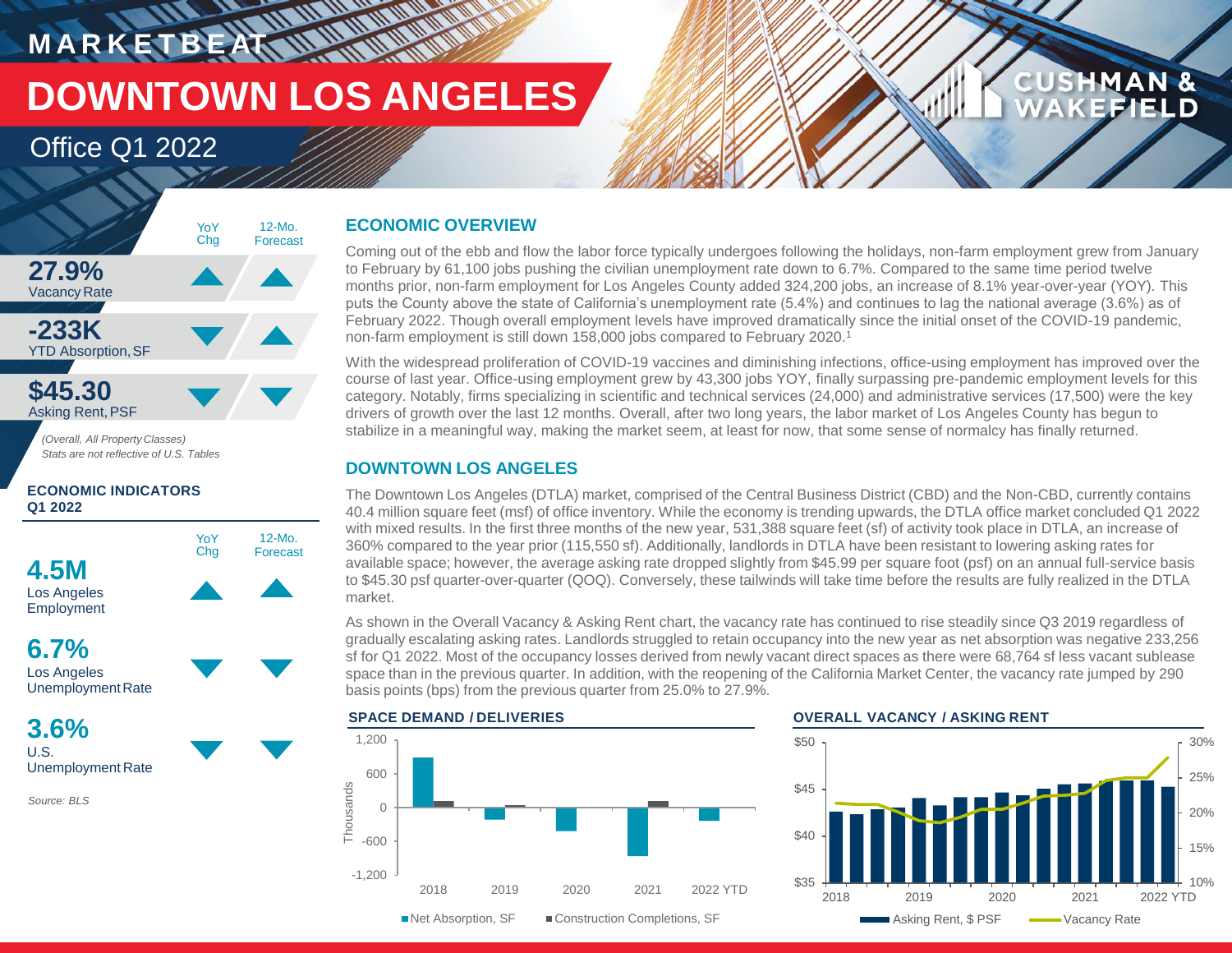# **MARKETBEAT 11.10 MMWWW**

# **DOWNTOWN LOS ANGELES**

**THERMANNING** 

## Office Q1 2022

### **CENTRAL BUSINESS DISTRICT (CBD)**

The flight from LA's Central Business District continued as the amount of vacant space rose for the fifth consecutive quarter by 308,097 sf QOQ. The overall vacancy rate for the CBD increased to 24.1%, an increase of 110 bps compared to the previous quarter and an increase of 250 bps compared to a year ago.

Despite the occupancy losses, the CBD had a strong showing in terms of leasing velocity as there was a 177,872-sf increase in leasing activity in Q1 2022 compared to Q1 2021 (238,436 sf vs. 60,564 sf). These new leases were punctuated by law firms, such as Orrick, who leased 25,658 sf at 355 S Grand Ave, and Jackson Lewis who leased 49,508 sf at 725 S Figueroa St. Pacific Western Bank also signed a new lease for 11,714 sf at 900 Wilshire Blvd. In addition, some of the largest deals this quarter were renewals from Chinatrust Bank (38,354 sf at 801 S Figueroa St.) and Yekevich/Cavanaugh (25,986 sf at 355 S Grand Ave).

Despite this quarter's leasing activity, there was an overall negative net absorption of 384,837 sf. The average asking rate in the CBD decreased from \$45.30 psf per year to \$45.09 psf QOQ. The asking rate for Class A product also decreased from \$46.81 to \$46.54 psf QOQ, less than 1.0% change for both overall and Class A. The CBD continues to be the hub for national law and financial firms, but only time will tell if the tenant make up of old will be enough to both bolster current occupancy and attract new occupiers post-pandemic.

### **NON-CBD**

The Non-CBD region, led by the revamped Fashion District, is gearing up for some large moves in 2022. For the second consecutive quarter, the Non-CBD region recorded a 6-digit-sf leasing activity with 292,952 sf of new deals signed in Q1 2022. Comparatively, Q1 2021 only had 54,986 sf of leasing activity, an increase of 237,966 sf.

The headline transactions for this quarter were from the clothing brands, Revolve, who leased 42,248 sf at 1318  $E$  7<sup>th</sup> St. (ROW DTLA), and Forever 21, who leased 150,869 sf at 110 E 9<sup>th</sup> St. Still, vacancy rates for Q1 2022 rose to 36.2%, an increase of 630 bps from the previous quarter.

Most of this surge in vacancy comes from the 1.4 msf addition of the newly renovated California Market Center. Joining Forever 21, Adidas also pre-leased at this mixed-use complex in Q4 2021 for 106,303 sf; both companies are projected to move in Q4 2022. Paving the way for creative and tech-based firms to the Non-CBD, California Market Center and ROW DTLA (renovated in 2018) are prime examples of the DTLA landlord's commitment to attracting tenants with a unique office environment.

While the average asking rate has lowered in the Non-CBD QOQ from \$47.54 psf on an annual basis to \$45.95 psf, the Arts District average asking rate remains high at \$69.57 psf. Newly available creative office and Class A product, exemplified by The Switchyard, increased the asking rate for the Arts District by 17.5% QOQ.

Sources: 1www.bls.gov <sup>2</sup>Los Angeles-Long Beach-Anaheim, CA MSA. Moody's Analytics economy.com 2/2022.

### **VACANT SPACE BY CLASS**



**CUSHMAN &** 

FIELD

### **DIRECT VS. SUBLEASE AVAILABLE SPACE**



### **AVERAGE OVERALL ASKING RENT \$PSF BY SUBMARKET**